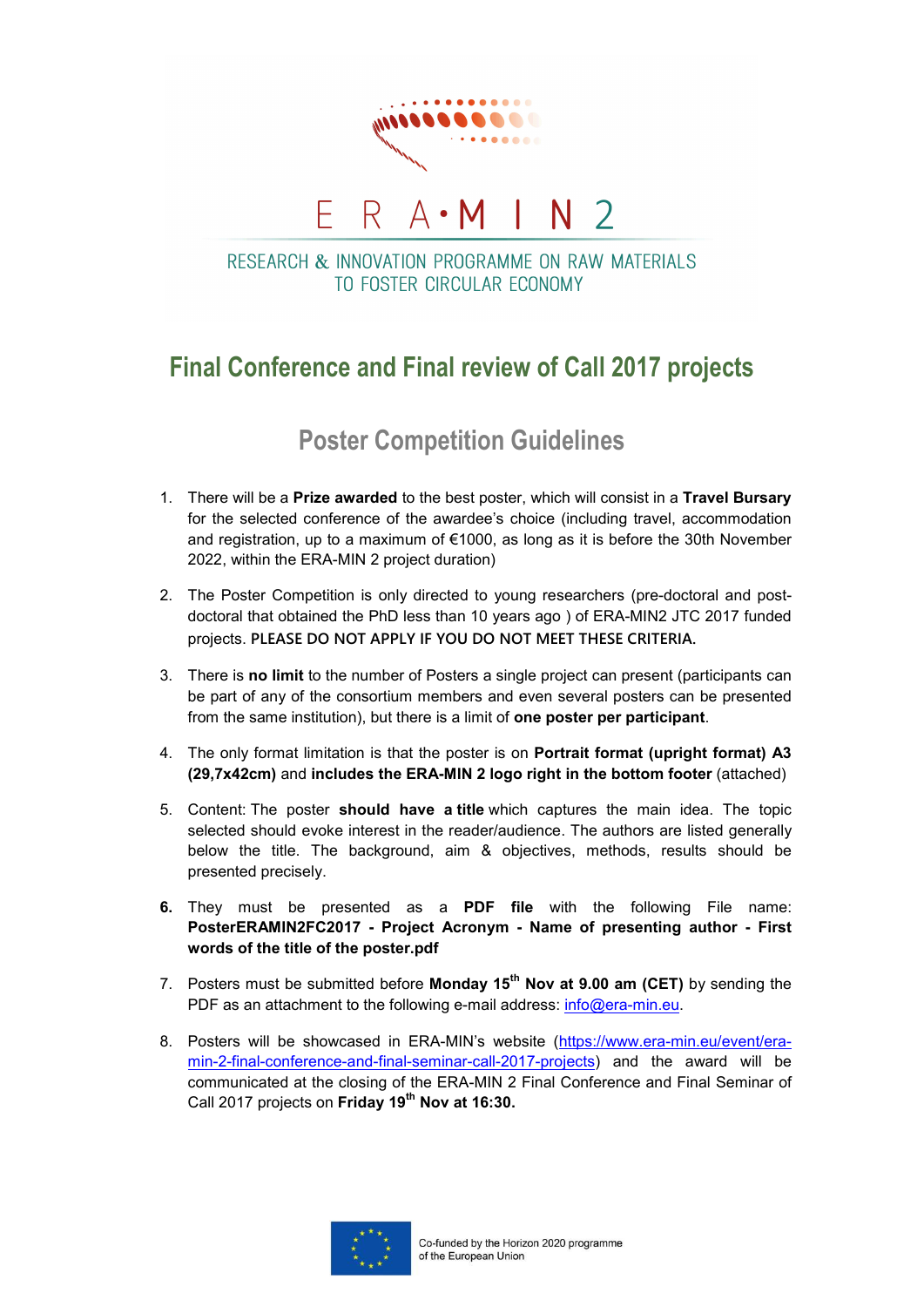

#### RESEARCH & INNOVATION PROGRAMME ON RAW MATERIALS TO FOSTER CIRCUI AR FCONOMY

## **Poster Evaluation Criteria**

The following criteria will be used to evaluate the posters:

⊢

- 1. **Content quality:**
	- a. **Quality of Graphics:** It is ideal if a single figure represents the entire concept. Figures should be well labelled and have clear legends. *Please try to avoid as much as possible text and tables if they can be represented with a figure.*
	- b. **Conciseness:** The content of the poster should be technically and efficiently written. *It should take no longer than 10 minutes for someone to read the poster.*
	- c. **Appropriate and Relevant Content:** Careful thought should be put into selection of poster content. *Redundancy in the presentation of information becomes tedious and exists at the expense of other information.*
	- d. **Accuracy of Information Presented and Grammar Spelling:** The scientific content of the poster should be accurate. Models should be free of mathematical error. **Posters should be reviewed before submission for spelling and grammar errors**. *Scientific names and mathematical units should be presented correctly.*
	- e. **References:** The poster is an opportunity to give credit to contributors, and also to other scientists. *References should be for key concepts and not details (recommended 5 references up to 10).*
- 2. **Overall visual quality:**
	- **a. Ability to Stand Alone:** The poster should be able to stand alone as a clear communication of the project without the team present.
	- **b. Logical Sequence:** The poster content should follow a logical sequence. *The reader should be able to navigate the poster with ease.*
	- **c. Balance:** Excess text should be avoided. Be sure to leave an adequate space around text and figures to avoid a crowded appearance. *The poster should be a balance of text, figures, and space.*
	- **d. Visual Appeal:** Colour and font changes should be used appropriately. There should be a consistent use of colour throughout the poster to represent the same concept. *A poster with a correct visual appeal stands out among other posters.*
	- **e. Legibility:** The poster should be easy to read. There should be high contrast between the text and background. The background should not be busy and